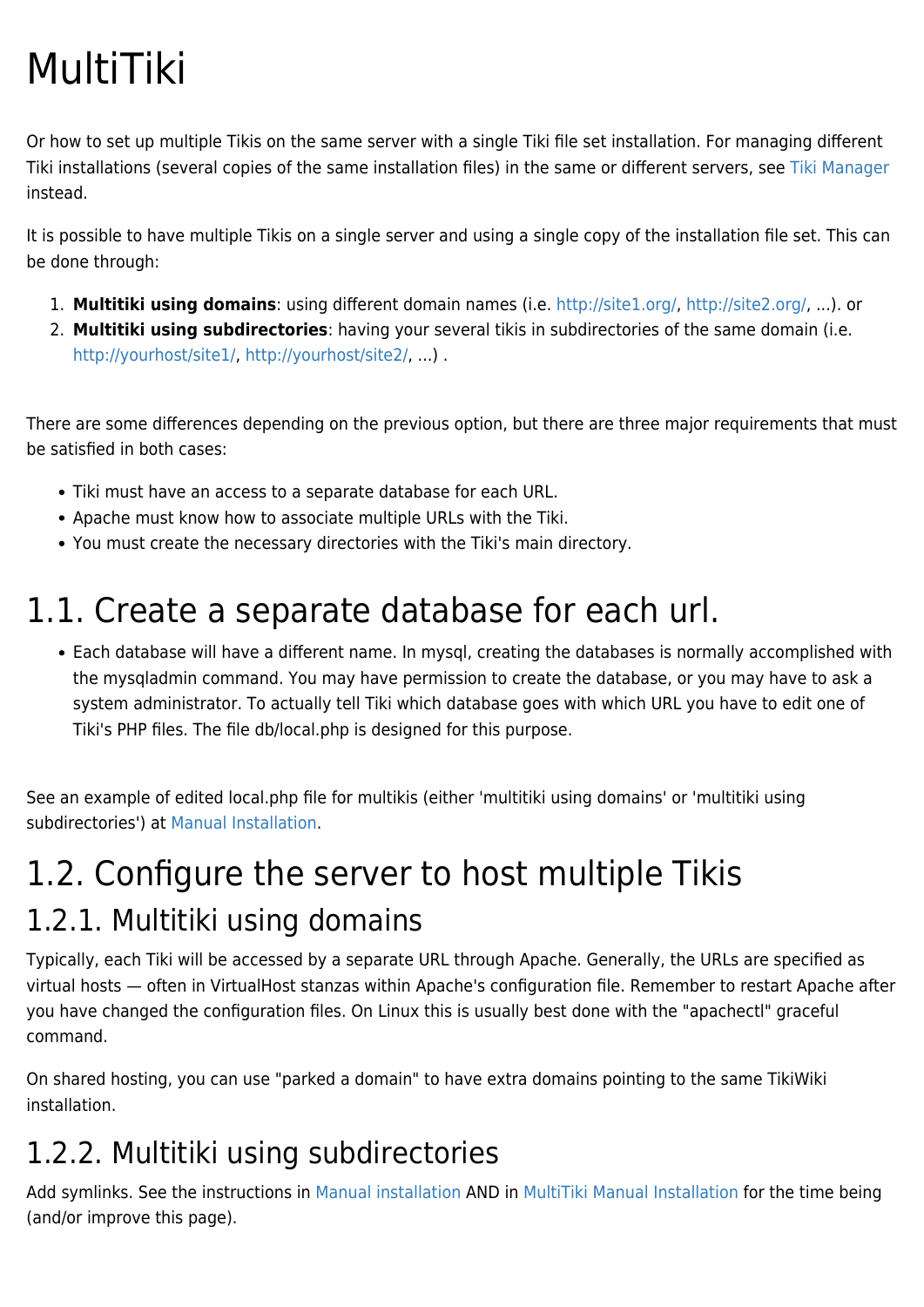### 1.3. Create the necessary directories within Tiki's main directory.

On a Unix system, the easiest way to create the new directories and set permissions is by specifing more than one tikidomain when you run setup.sh. You would run setup.sh with a command like:

Run **setup.sh** from the console, and follow instructions. You'll need to grant execution permission on that file the first time, as user with root privileges:

```
% chmod +x ./setup.sh
```
Then, just run it with no parameters in the command line, and it will start in interactive mode:

% ./setup.sh

From there follow instructions. Some of the options are explained below:

- **Group**: Defaults to nobody or www-data or others (depending on the system, whatever the script will suggesst you as default) but may also be the standard group for the files as uploaded.
- **Multi**: You should add here the names of your multitiki sites, separated by spaces (i.e. "site1 site2", or "www.site1.org [www.site2.org](http://www.site2.org)", without the quotation marks. The script will create as many subdirectories as appropriate using this name for each tiki site under this multitiki installation.

If it doesn't work for any reason, you can do its job by hand. See [Manual Installation](https://doc.tiki.org/Manual-Installation) if needed.

There are a few minor problems that crop up with this approach. The admins for the various tikis have the ability to overwrite each others changes to the css. Ordinary. users with the same login names on different tikis would also be able to overwrite each other's changes to css files. Finally, you must use Apache's mod\_rewrite if you want the different Tikis to have their own favicons.

### 1.4. Optionally, add .htaccess with rewrite rules

You optionally add some [Apache Clean URLs](https://doc.tiki.org/Apache-Clean-URLs) for your tikis.

### 1.5. Sys admin tasks from the Console

Since [Tiki11,](https://doc.tiki.org/Tiki11) you can rebuild the [Search Index](https://doc.tiki.org/Search%20Index) and many other sys admin tasks from the command line also for Multitiki setups. And Since [Tiki12.](https://doc.tiki.org/Tiki12)3, you can also handle the [Mail Queue](https://doc.tiki.org/Mail-Queue) and the [Daily Reports](https://doc.tiki.org/Daily-Reports). You can use commands like:

root@server:/path/trunk# php console.php index:rebuild --site=site1.example.com root@server:/path/trunk# php console.php index:rebuild --site=site2.example.com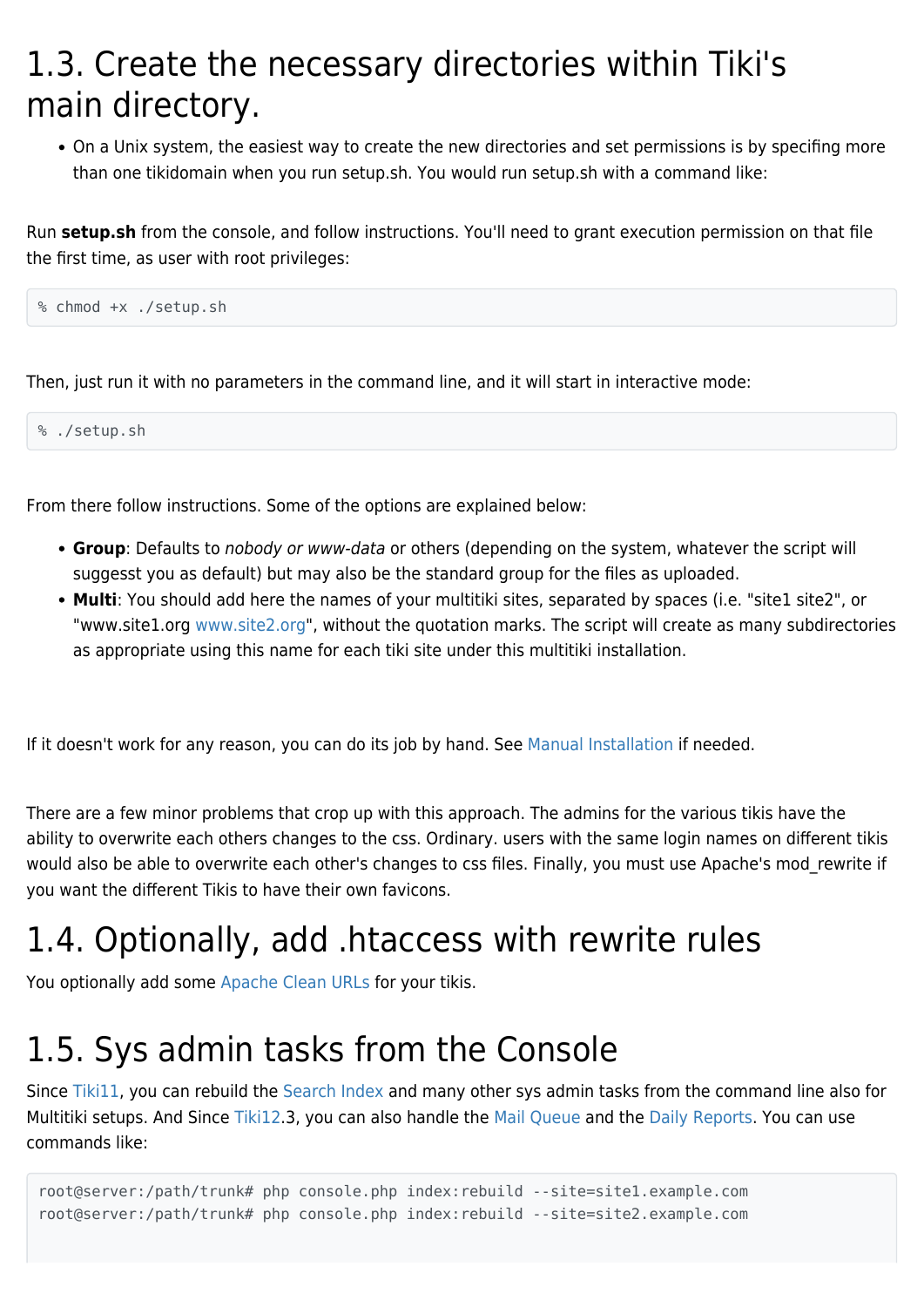### Newer MultiTiki Utility Commands

Since Tiki 15 (??) you can use multitiki:list and multitiki:move to manage your multitiki domains.

#### For example:

#### **List domains in the current Tiki**

\$ php console.php multitiki:list example.com other.example.com

#### **List domains in another (local) Tiki**

\$ php console.php multitiki:list ../20.x staging.example.com

#### And then to preview moving one from 20.x to the current Tiki use:

#### **Move a MultiTiki**

```
$ php console.php multitiki:move staging.example.com ../20.x
Will move: /home/auser/tiki/branches/20.x/db/staging.example.com to
/home/auser/tiki/branches/21.x/db/staging.example.com
Will move: /home/auser/tiki/branches/20.x/dump/staging.example.com to
/home/auser/tiki/branches/21.x/dump/staging.example.com
Will move: /home/auser/tiki/branches/20.x/img/wiki/staging.example.com to
/home/auser/tiki/branches/21.x/img/wiki/staging.example.com
Will move: /home/auser/tiki/branches/20.x/img/wiki_up/staging.example.com to
/home/auser/tiki/branches/21.x/img/wiki_up/staging.example.com
Will move: /home/auser/tiki/branches/20.x/img/trackers/staging.example.com to
/home/auser/tiki/branches/21.x/img/trackers/staging.example.com
Will move: /home/auser/tiki/branches/20.x/modules/cache/staging.example.com to
/home/auser/tiki/branches/21.x/modules/cache/staging.example.com
Will move: /home/auser/tiki/branches/20.x/temp/staging.example.com to
/home/auser/tiki/branches/21.x/temp/staging.example.com
Will move: /home/auser/tiki/branches/20.x/temp/cache/staging.example.com to
/home/auser/tiki/branches/21.x/temp/cache/example.com
Will move: /home/auser/tiki/branches/20.x/temp/public/example.com to
/home/auser/tiki/branches/21.x/temp/public/staging.example.com
Will move: /home/auser/tiki/branches/20.x/templates/staging.example.com to
/home/auser/tiki/branches/21.x/templates/staging.example.com
Will move: /home/auser/tiki/branches/20.x/themes/staging.example.com to
/home/auser/tiki/branches/21.x/themes/staging.example.com
Will move: /home/auser/tiki/branches/20.x/whelp/staging.example.com to
/home/auser/tiki/branches/21.x/whelp/staging.example.com
Will move: /home/auser/tiki/branches/20.x/mods/staging.example.com to
/home/auser/tiki/branches/21.x/mods/staging.example.com
Will move: /home/auser/tiki/branches/20.x/files/staging.example.com to
/home/auser/tiki/branches/21.x/files/staging.example.com
Will move: /home/auser/tiki/branches/20.x/tiki_tests/tests/staging.example.com to
```